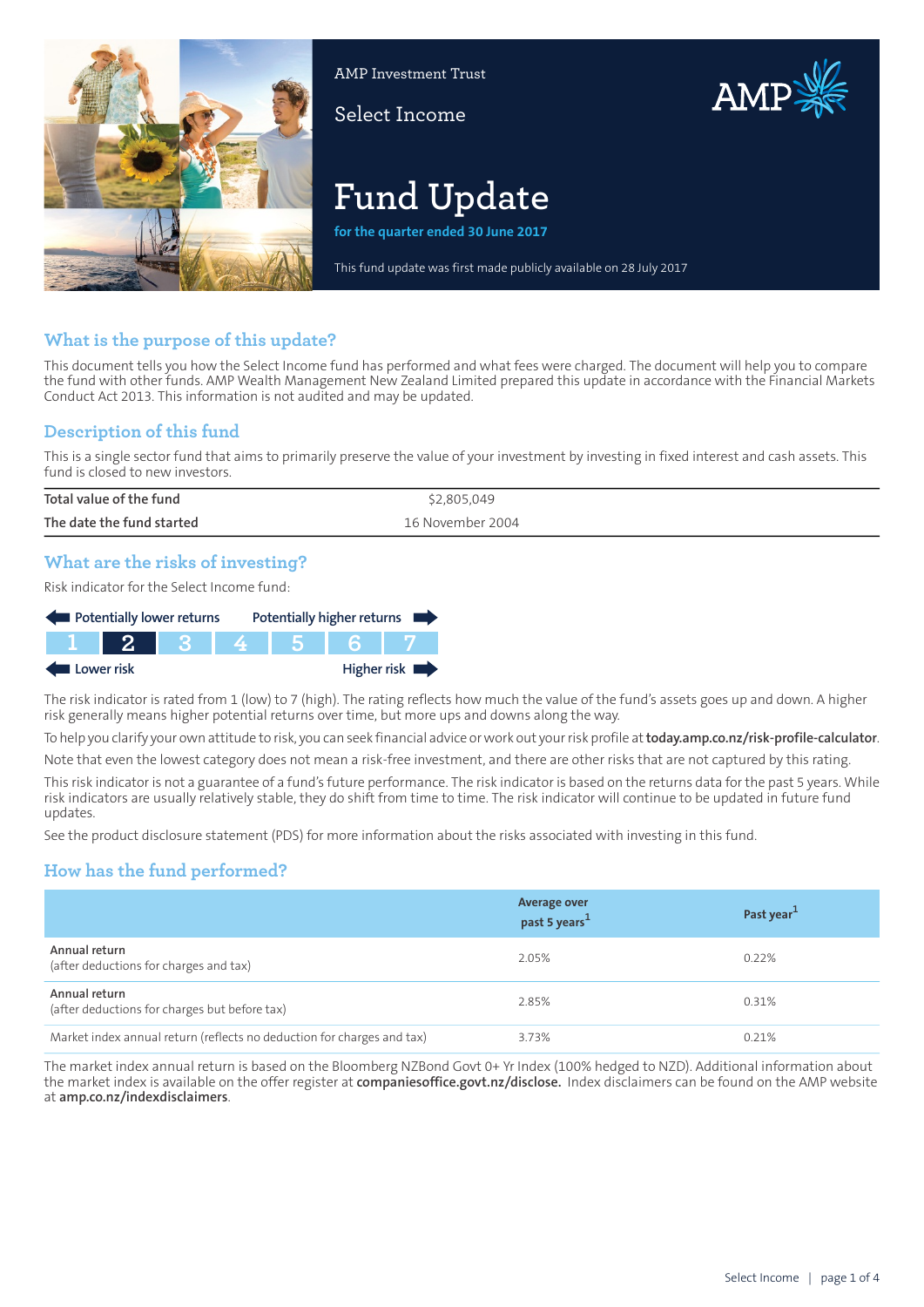#### **Annual return graph**



Return

This shows the return after fund charges and tax for each of the last 10 years ending 31 March. The last bar shows the average annual return for the last 10 years, up to 30 June 2017.

**Important:** This does not tell you how the fund will perform in the future.

Returns in this update are after tax at the highest prescribed investor rate (PIR) of tax for an individual New Zealand resident. Your tax may be lower.

#### **What fees are investors charged?**

Investors in the Select Income fund are charged fund charges. In the year to 31 March 2017 these were:

|                                             | % of net asset value                                                     |
|---------------------------------------------|--------------------------------------------------------------------------|
| Total fund charges                          | $1.65\%$ *                                                               |
| Which are made up of -                      |                                                                          |
| Total management and administration charges | 1.65%                                                                    |
| Including -                                 |                                                                          |
| Manager's basic fee                         | 1.22%                                                                    |
| Other management and administration charges | 0.43%                                                                    |
| Total performance-based fees                | $0.00\%$                                                                 |
| <b>Other charges</b>                        | Dollar amount per investor or description<br>of how charge is calculated |
| <b>NIL</b>                                  |                                                                          |

\* Based on a decrease in regulatory and administration costs and expenses, the Manager estimates that the total fund charges for the next scheme year will be 1.55% of the net asset value.

Investors may also be charged individual action fees for specific actions or decisions (for example, for withdrawing from or switching funds). See the 'fees and other charges' document on the entry relating to the offer of interests in the AMP Investment Trust maintained on the offer register (**[companiesoffice.govt.nz/disclose](http://companiesoffice.govt.nz/disclose)**) for more information about those fees.

Small differences in fees and charges can have a big impact on your investment over the long term.

#### **Example of how this applies to an investor**

Craig had \$10,000 in the fund at the start of the year and did not make any further contributions. At the end of the year, Craig received a return after fund charges were deducted of \$22.00 (that is 0.22% of his initial \$10,000). Craig also paid \$0.00 in other charges. This gives Craig a total return after tax of \$22.00 for the year.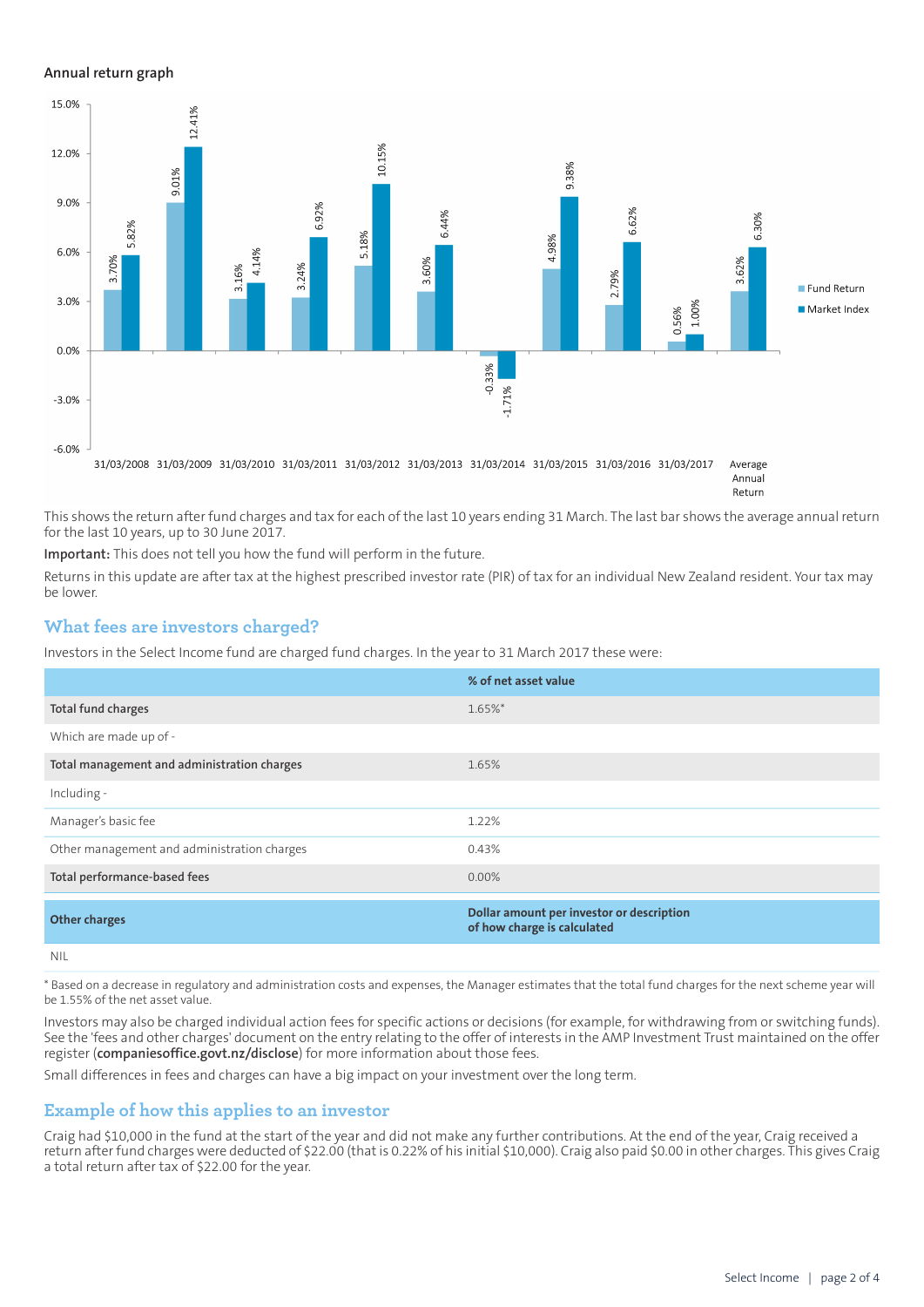# **What does the fund invest in?**

## **Actual investment mix<sup>2</sup>**

This shows the types of assets that the fund invests in.



#### **Target investment mix**

This shows the mix of assets that the fund generally intends to invest in.

| <b>Asset Type</b>            | <b>Allocation</b> |
|------------------------------|-------------------|
| Cash and cash equivalents    | 30.00%            |
| New Zealand fixed interest   | 70.00%            |
| International fixed interest | 0.00%             |
| Australasian equities        | 0.00%             |
| International equities       | 0.00%             |
| Listed property              | 0.00%             |
| Unlisted property            | 0.00%             |
| Commodities                  | 0.00%             |
| Other                        | 0.00%             |

# **Top 10 investments<sup>2</sup>**

|    | <b>Name</b>                                      | Percentage<br>of fund<br>net assets | <b>Asset Type</b>          | Country     | <b>Credit rating</b><br>(if applicable) |
|----|--------------------------------------------------|-------------------------------------|----------------------------|-------------|-----------------------------------------|
|    | ANZ Wholesale Cash Fund                          | 30.02%                              | Cash and cash equivalents  | New Zealand | N/A                                     |
| 2  | New Zealand Government bond maturing 15 Apr 23   | 8.77%                               | New Zealand fixed interest | New Zealand | $AA+$                                   |
| 3  | New Zealand Government bond maturing 15 Apr 27   | 7.20%                               | New Zealand fixed interest | New Zealand | $AA+$                                   |
| 4  | New Zealand Government bond maturing 15 May 21   | 5.17%                               | New Zealand fixed interest | New Zealand | $AA+$                                   |
| 5  | New Zealand Government bond maturing 14 Apr 33   | 3.58%                               | New Zealand fixed interest | New Zealand | $AA+$                                   |
| 6  | ASB Bank Ltd bond maturing 08 Mar 19             | 1.64%                               | New Zealand fixed interest | New Zealand | $AA-$                                   |
| 7  | New Zealand Government bond maturing 20 Sep 25   | 1.53%                               | New Zealand fixed interest | New Zealand | $AA+$                                   |
| 8  | Powerco Ltd bond maturing 25 Feb 20              | 1.47%                               | New 7ealand fixed interest | New Zealand | <b>BBB</b>                              |
| 9  | New Zealand Government bond maturing 20 Sep 35   | 1.41%                               | New Zealand fixed interest | New Zealand | $AA+$                                   |
| 10 | ANZ Bank New Zealand Ltd bond maturing 05 Sep 19 | 1.38%                               | New Zealand fixed interest | New Zealand | $AA-$                                   |

The top 10 investments make up 62.17% of the fund.